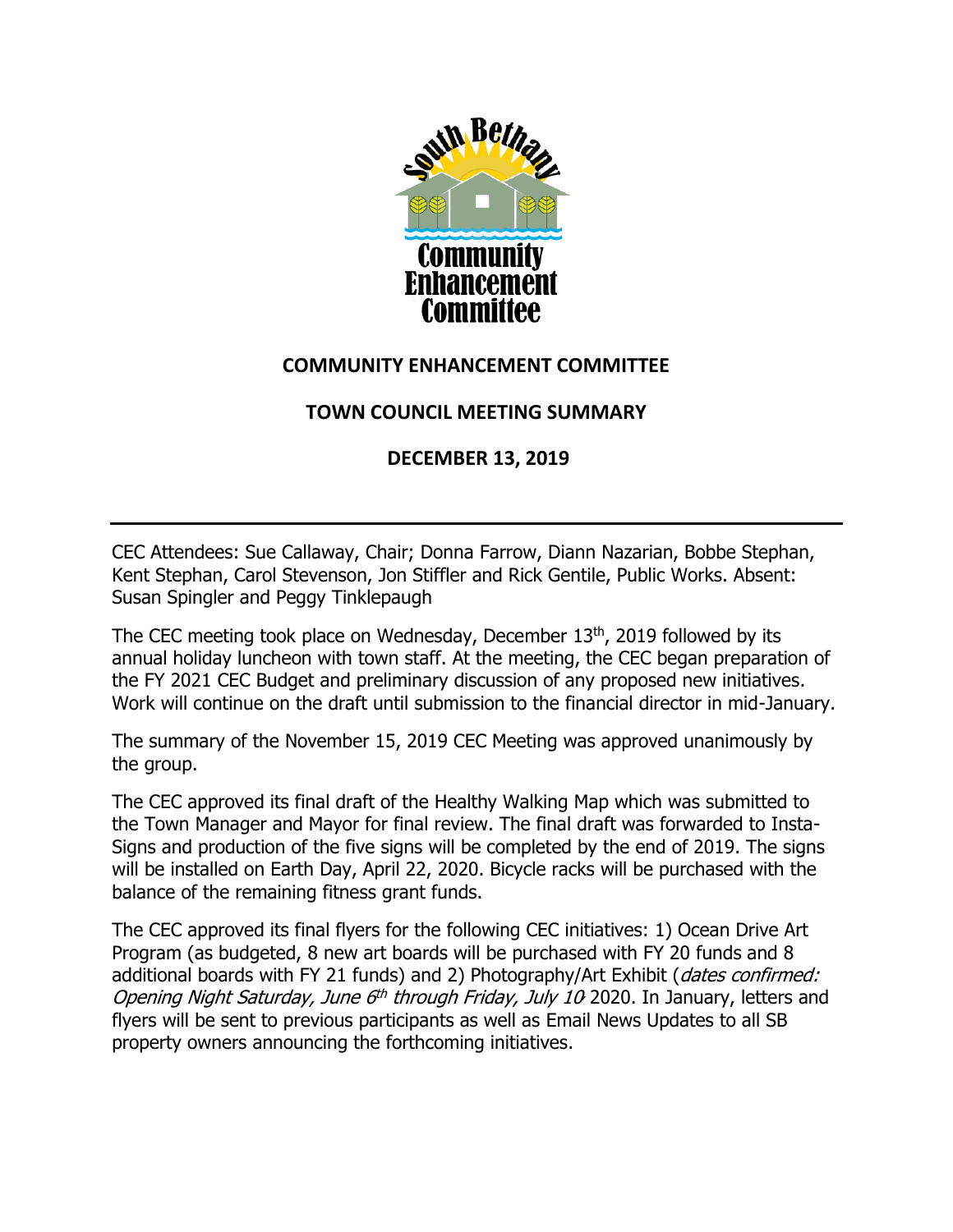#### **UPDATES TO SUMMARY:**

- The CEC submitted its DRAFT FY 2021 CEC Budget to the financial administrator on January 13, 2020. The draft budget includes funds for one new initiative – the placement of decorative display banners along the west side of route 1. DUE TO MEETING WITH DELMARVA POWER REGARDING THE PLACEMENT OF BANNERS ALONG ROUTE 1 ON THE POWER POLES (SAME AS CHRISTMAS LIGHTS) AND THE RECOMMENDATION OF THE B&F COMMITTEE – THIS BUDGETED INITIATIVE HAS BEEN ELIMINATED FROM THE BUDGET. BANNERS COULD BE PLACED ON WOODEN STREET LIGHT POLES THAT ARE SET BACK FROM ROUTE 1 BUT WILL REQUIRE DELDOT PERMISSION. SEE EMAIL BELOW
- The CEC received five Healthy Walking Map signs from Insta-Signs the last week of December. Public Works is preparing the posts for the signs and they will be installed on Earth Day, April 22, 2020. The signs and bicycle racks will be purchased with the balance of the remaining fitness grant funds received from the DE Parks Department.
- The CEC sent two flyers announcing the following CEC initiatives to previous participants as well as Email News Updates to all SB property owners : 1) Ocean Drive Art Program and 2) Photography/Art Exhibit (*dates confirmed: Opening* Night Saturday, June 6<sup>th</sup> through Friday, July 10 2020. The response from previous artists has been very favorable.
- Sue Callaway, Chair, CEC met with Chief Lovins, Town Manager Maureen Hartman, and Jon Stifler, Public Works on January 22, 2020 to discuss the location of police cars within the Route 1 Median during traffic patrolling.
- Sue Callaway and Carol Stevenson met with Inland Bays Garden Center on February 25, 2020 to discuss the proposed  $10<sup>th</sup>$  Anniversary Celebration of the Adopt-A-Canal Program. The productive meeting set the proposed date, agenda and assigned tasks for the event.

#### FEBRUARY 28, 2020 BANNER EMAIL FROM MAUREEN HARTMAN

Jon Stiffler and I met with Jim Smith today to discuss whether or not banners are permitted on the distribution poles. The Federal Energy Regulatory Commission (FERC) no longer allows banners on any of their poles. The poles regulated by FERC are the tall metal distribution poles located on Rt. 1. Mr. Smith will also look into whether or not we can continue to hang Christmas lights. The change to FERCs policy is due to 1) accidents and liability issues and 2) companies placing small cell facilities on these poles are paying large fees and banners/ornaments have become a nuisance.

Banners are permitted on the wooden distribution poles set back approximately 15-20' from Rt. 1; however, applications must be filled out and submitted to DPL and then an engineering field study will be conducted as to whether or not they concur with banners being placed on the pole(s) in question. If approved, a yearly application must be submitted. He also advised us that we need to secure approval through DelDOT since the poles are located on a state-owned road.